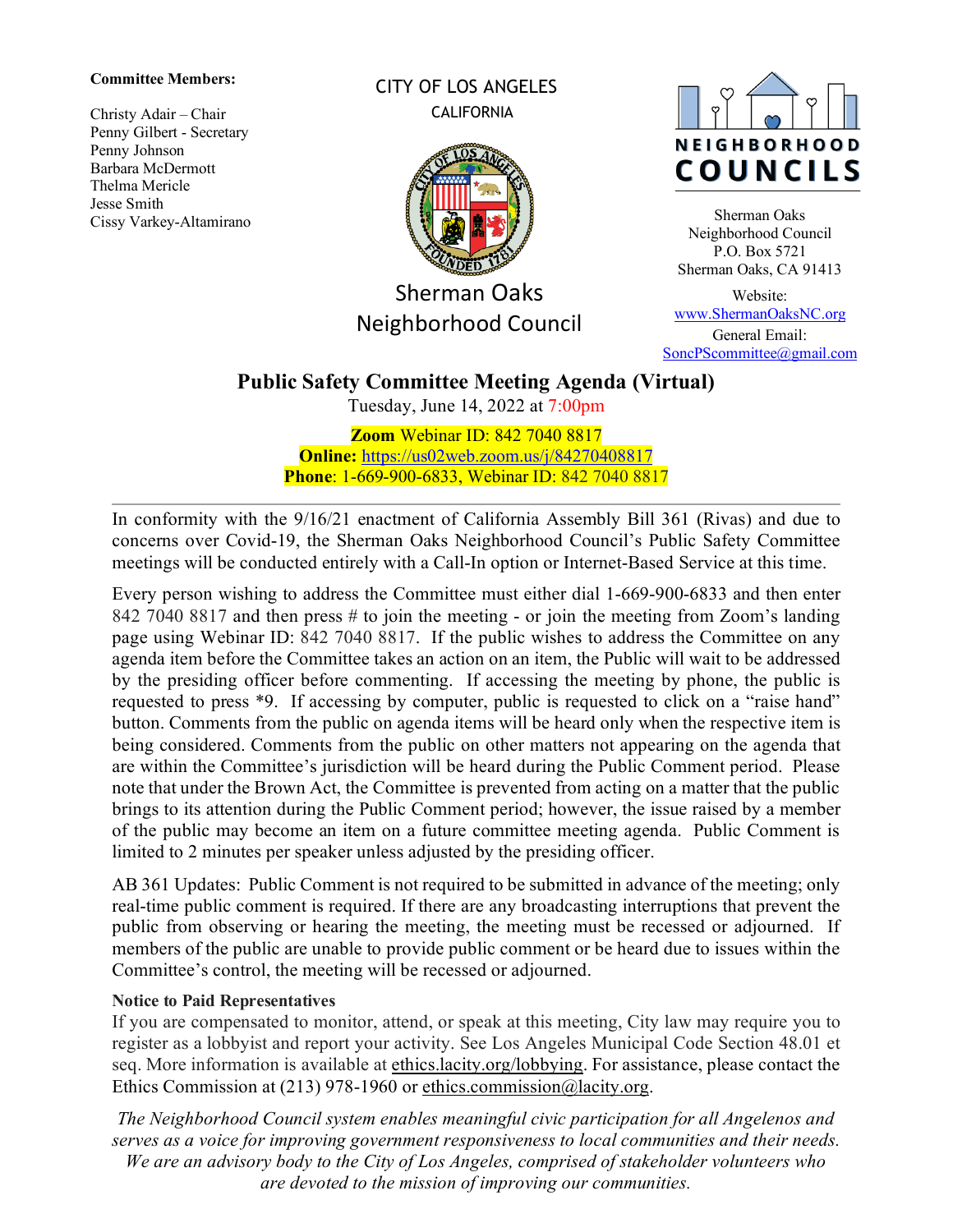Sherman Oaks Neighborhood Council Public Safety Committee Agenda, Tuesday, June 14, 2022 at 7:00 pm Page 2

# **AGENDA**

## **1. The Public Safety Committee ("PSC") Call to Order** - Christy Adair, Chair

- **2. Roll Call** Penny Gilbert, Secretary
- **3. Introductions** Committee, City Officials and Staff
- **4. PRESENTATION Map Your Neighborhood™ –** Kristin Sales of Prep Connect, Inc. will speak on neighborhood preparedness topics to remind us:
	- Neighborhoods that are prepared for emergencies and disasters save lives, reduce injuries, and minimize property damage.
	- Working together as a team develops stronger communities and improves the quality of life in a community.
	- Map Your Neighborhood (MYN) teaches neighbors how to create a neighborhood preparedness plan and how to respond to one another in the FIRST HOUR after a disaster.
- **5. Covid-19 Crisis Update** Jesse Smith

#### **6. Sherman Oaks Senior Lead Officer Update** – Barbara McDermott

### **7. LAFD Community Emergency Response Team "CERT" Updates**

- Sherman Oaks Galleria Class set Tuesdays: June 21 through August 2
- Van Nuys Class at  $1^{st}$  Lutheran Church Fridays: July 9 thru August 19th

### **8. Speaker for July 12, 2022 Meeting**

#### La County Vector Control District - Anais Medina Dias & Mary-Joy Coburn

- Discuss types of Mosquitos in Sherman Oaks
- How to harden your home environment to these unwanted biters
- **9. Public Comments** Comments by the public on non-agenda items within the Public Safety Committee's jurisdiction.
- **10. Committee Response** to Public Comment
- **11. Administrative Motions** Action Item; Vote Required.
	- a) Motion to approve the minutes of the April 12, 2022 Public Safety Meeting.
	- b) Motion to approve the minutes of the May 10, 2022 Public Safety Meeting.

#### **12. Final Committee Business and Announcements**

**13. Adjourn**